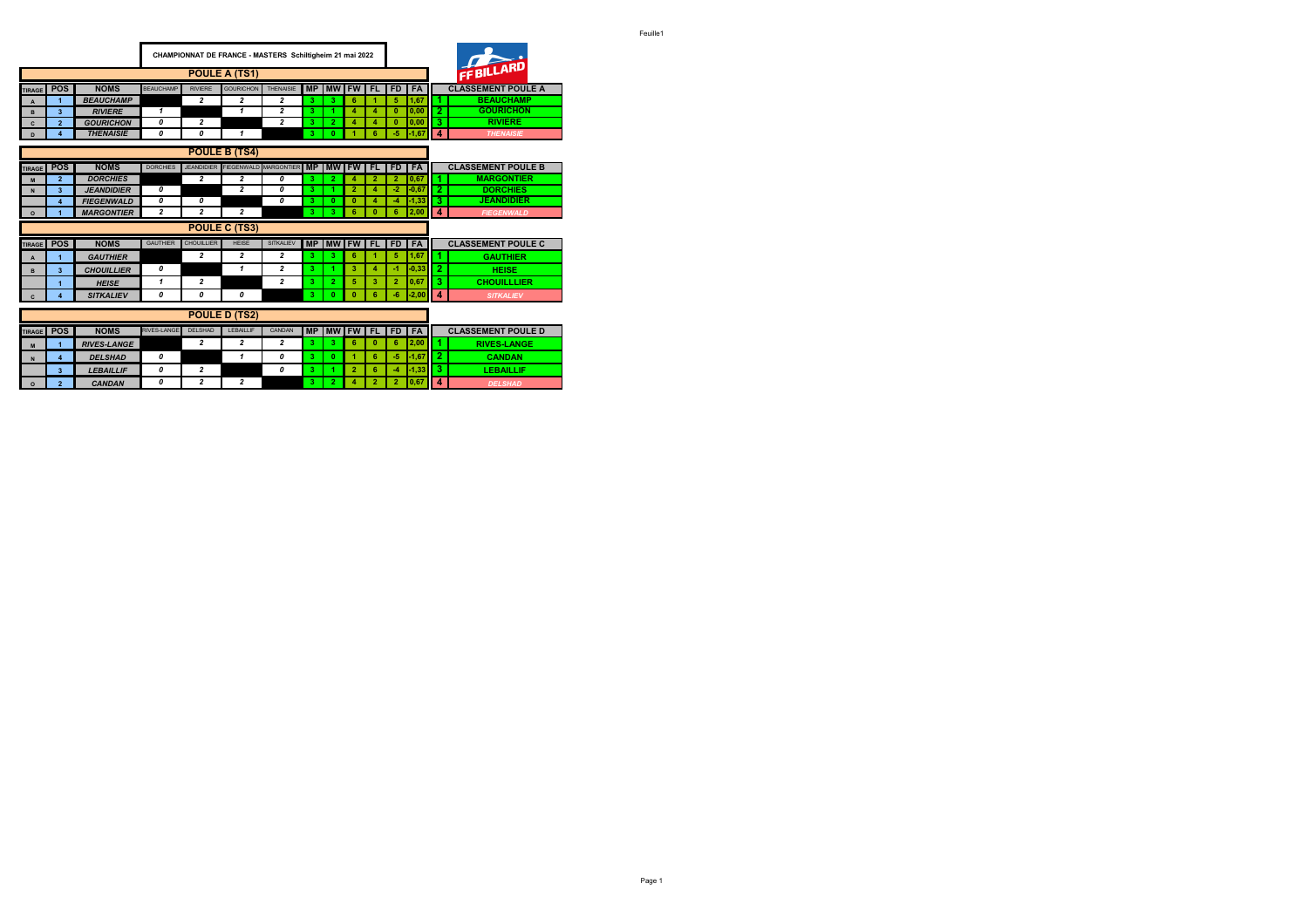Feuille2



**CLASSEMENT 1 GAUTHIER 2 HEISE 3 CANDAN 3 DORCHIES**

 **GOURICHON RIVES-LANGE CHOUILLIER JEANDIDIER LEBAILLIF 9 RIVIERE**

**13 THENAISIE 13 #REF !**



**TABLEAU FINAL**

*1/4 de finale 1/2 finale finale*

Page 2